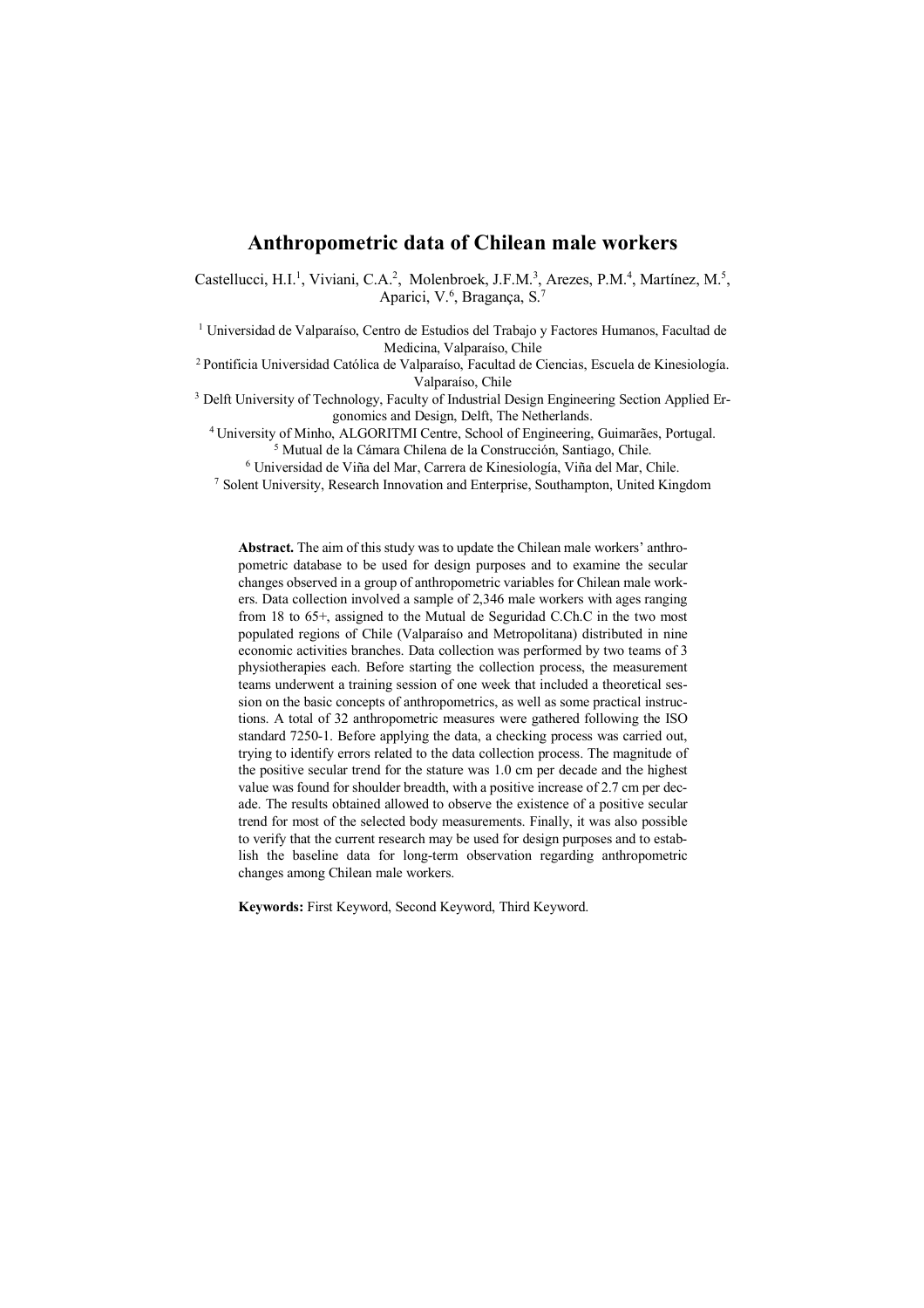## **1 Introduction**

Anthropometry is concerned with body measurements of people, with the aim of achieving comfort, optimal fit and usability [1]. Anthropometric data of populations is a key input to produce high levels of physical accommodation. All products for the final user, as well as products for work systems, need to be adjusted to the anthropometric characteristics of people that will be using them on a regular basis.

Our first and only database was created nearly two decades ago [2]. The use of these data could make designs inadequate, mainly if one considers that the data can be outdated, in particular due to the existence of secular trend. The secular trend is the growth observed over long periods of time on a specific population. It has been defined as an increase in the average stature between people of the same age along successive generations [3]. This positive secular trend has been observed in different countries, with an average growth in stature between 0.7 cm and 4.0 cm per decade [4,5]. Positive secular trends have been observed in several countries [6–9]. Furthermore, this positive secular trend can stop after a period of continuous growing, such was the case for the Dutch population, which stopped growing taller after a period of almost 150 years [10]. Secular trend is caused by changes in environmental conditions, both favoring or hindering the full expression of biological (genetic) potential, such as infectious diseases, nutrition, poverty and suffering [11]. A positive secular trend is also assumed to reflect changes in living standards and dietary habits [12].

Increasing prevalence of musculoskeletal problems in working populations has been a concern in developed and developing countries [13–15]. If a product has a low level of match with a particular end-user population, there could be an increase on biomechanical stress of joints and muscles, thus contributing to a relevant extent to the occurrence of musculoskeletal disorders [16,17].

The use of incorrect anthropometric dimensions and the failure to consider the changes resulting from secular trends threatens the sustainability of products and spaces over time, since in the face of possible problems, they will have to be modified, with the costs involved once they have been manufactured [18].

The main objective of the following work was to document and update the anthropometric database for Chilean male workers. A second objective was to determine the presence of a secular trend among Chilean male workers.

## **2 Methods**

#### **2.1 Sample**

A representative group of male workers, with ages ranging from 18 to 65+, assigned to the Mutual de Seguridad C.Ch.C (hereinafter called workers) in the 2 most populated regions of Chile (Valparaíso and Metropolitana) distributed in 9 branches of economic activity (Agriculture and Fishing, Mining, Manufacturing, Electricity, Construction, Commerce, Transport and Communications, Financial Services, and Communal and Personal Services) was used. For each region, a stratified sampling plan was carried out

2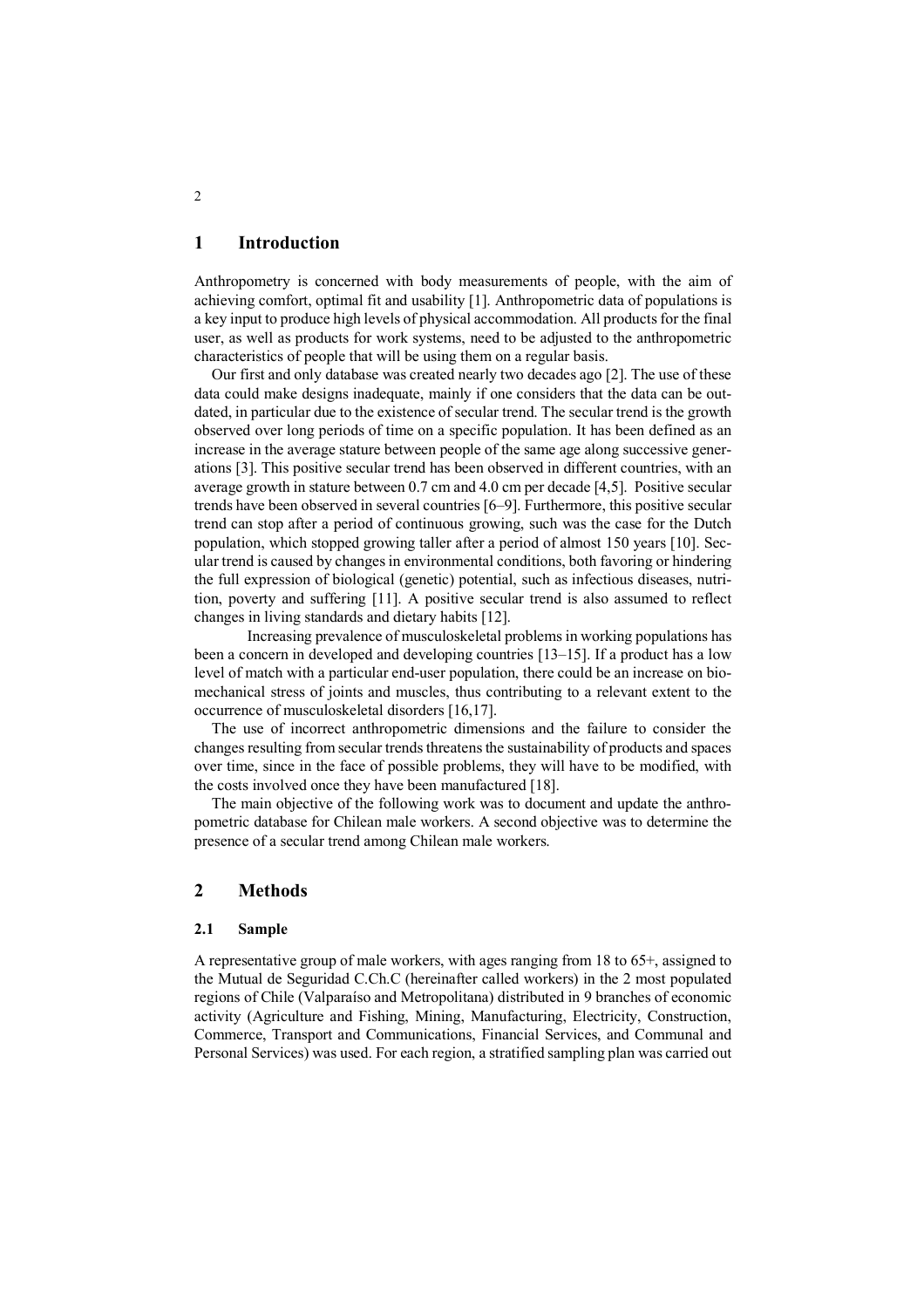by economic activity, by means of clusters. For this investigation, a cluster corresponds to a group of 20 workers. To calculate the number of clusters in the sample,  $p = 0.5$  was selected, which corresponds to the proportion of workers who have anthropometric measures outside the usual ranges. This proportion gives the maximum sample size or number of clusters to be selected from the population in each region. The estimated error was set at 0.04. To determine the number of clusters in the sample for each of the regions, the data on the number of average monthly workers and the weighting by economic activity were used. The estimated sample of workers for the region of Valparaiso was fixed at 760 and for the Metropolitan region at 1,320. Finally, considering the gender distribution in Mutual de Seguridad C.Ch.C the final sample estimated was 1,493 male workers.

### **2.2 Data collection**

In order to define a large number of dimensions for different design purposes, the following anthropometric measures were considered [19], and are described below:

- Weight: total mass (weight) of the body.
- Stature: vertical distance between the floor and the top of the head, measured with the subject erect and looking straight ahead (Frankfurt plane).
- Body mass index (unit): calculated through Weight (kg)/ Stature (m2).
- Eye height: calculated through (Stature  $-$  (Sitting height Eye height sitting)).
- Shoulder height: calculated through (Stature (Sitting height Shoulder height sitting)).
- Elbow height: calculated through (Stature (Sitting height Elbow height sitting)).
- Knuckle height: vertical distance from the floor to metacarpal III (i.e. the knuckle of the middle finger).
- Sitting height: vertical distance between subject's seated surface to the top of the head, measured with the subject erect and looking straight ahead (Frankfort plane).
- Eye height sitting: vertical distance between the sitting surface to the inner canthus (corner) of the eye (head in Frankfurt plane).
- Shoulder height sitting: vertical distance from subject's seated surface to the acromion.
- Subscapular height: vertical distance from the lowest point (inferior angle) of the scapula to the subject's seated surface.
- Grip reach. Forward reach: horizontal distance from a vertical surface to the grip axis of the hand while the subject leans both shoulder blades against the vertical surface.
- Elbow grip length: horizontal distance from back of the upper arm (at the elbow) to grip axis, with elbow bent at right angles.
- Shoulder-elbow length: calculated through (Shoulder height sitting Elbow height sitting).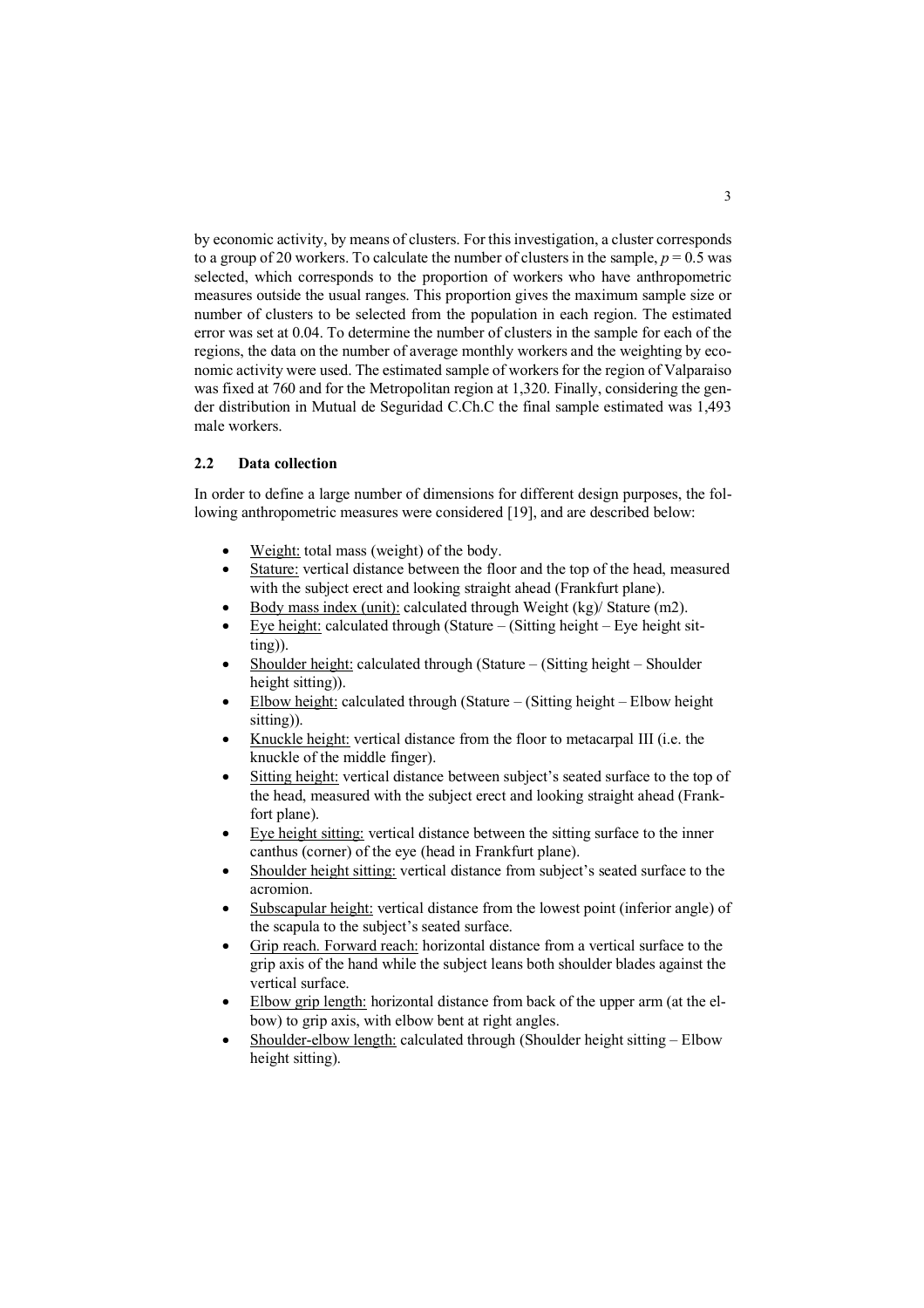- Elbow height sitting: taken with a  $90^{\circ}$  angle elbow flexion, as the vertical distance from the bottom of the tip of the elbow (olecranon) to the subject's seated surface.
- Abdominal depth: maximum horizontal distance from the vertical reference plane to the front of the abdomen in the standard sitting position.
- Thigh Clearance: vertical distance from the highest uncompressed point of thigh to the subject's seated surface.
- Buttock-Popliteal Length: horizontal distance from the popliteal surface to the rearmost point of the buttock.
- Buttock-knee length: horizontal distance from the foremost point of the knee-cap to the rearmost point of the buttock.
- Knee height: vertical distance from the floor or footrest to the highest point of the superior border of the patella.
- Popliteal height: vertical distance from the floor or footrest to the posterior surface of the knee (popliteal surface).
- Shoulder (bideltoid) breadth: distance across the maximum lateral protrusions of the right and left deltoid muscles.
- Elbow to elbow breadth: maximum horizontal breadth across the elbows.
- Hip breadth: horizontal distance measured in the widest point of the hip in the sitting position
- Hand length: perpendicular distance from a line drawn between the styloid processes to the tip of the middle finger.
- Hand Breadth (across thumb): projected distance between radial and ulnar at the level of the metacarpal-phalangeal joint of digit 1 to the ulnar side of the hand. second to the fifth metacarpal.
- Hand Breadth (metacarpal): projected distance between radial and ulnar metacarpals at the level of the metacarpal heads from the second to the fifth metacarpal.
- Foot breadth: maximum distance between medial and lateral surfaces of the foot perpendicular to the longitudinal axis of the foot.
- Foot length: maximum distance from rear of the heel to tip of the longest (first or second) toe, measured parallel to the longitudinal axis of the foot.
- Head circumference: maximum, approximately horizontal, circumference of head measured above the glabella and crossing the rearmost point of the skull.
- Neck circumference: circumference of neck at a point just below the bulge at the thyroid cartilage.
- Waist circumference: circumference of trunk at a level midway between the lowest ribs and the upper iliac crest.

The measurement process was carried out by a team of six physiotherapists, divided in two teams. Before starting the survey, the measurement teams underwent a one-week training session, including a theoretical approach to anthropometrics, as well as practical instructions lectures. They spent a considerable amount of time practicing the measurements in order to achieve high consistency between measurers. At the end of the

4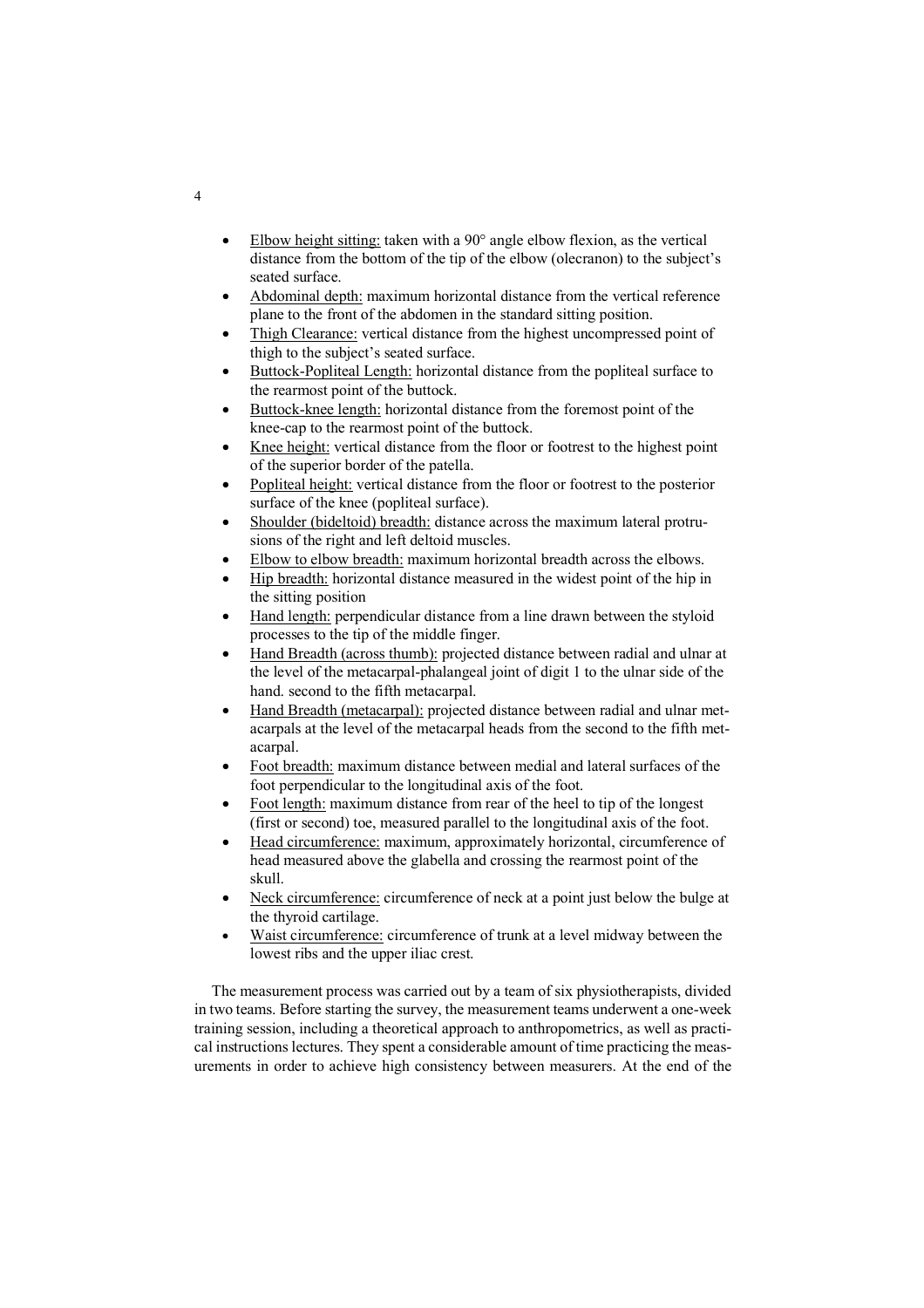training session, a pilot study was developed with a sample of 25 volunteers that were measured twice by the two teams and both inter- and intra-measurer reliability were assessed using the Intraclass Correlation Coefficient (ICC) model's "two-way mixed" and "absolute agreement" types. Correlations were interpreted according to the ranges suggested by Portney and Watkins [20], namely an ICC≥0.50 was interpreted as being moderate and an ICC≥0.75 was interpreted as being strong. The results show that measurers have a strong value of inter- and intra-reliability.

Finally, quality data process was done through different steps, namely: observation of mean, minimum, and maximum values, calculation of the different measurements, observation of scatter plot graphics (Stature and Weight with the other variables) and percentiles' profile.

### **2.3 Ethics**

The data collection process was approved by the Committee of Ethics at Chilean Construction Chamber (Camara Chilena de la Construcción). Written consent was obtained from the workers before starting the measurement process.

#### **2.4 Statistical Analysis**

All the anthropometric data were analyzed using MS Excel and SPSS (v24.0. SPSS Inc., Chicago, IL). An Independent t-test (with a 95% confidence interval) was performed to examine the differences in measurements between the sample from 2016 and 1995. Although the normality of the 1995 sample was not calculated, due the impossibility to access to the full data set [2], t-tests can be considered fairly robust for validity against non-normality [21]. Absolute and relative differences between the two samples were calculated, with positive changes (+) indicating secular increases in mean values, and negative changes (–) indicating secular declines in mean values.

## **3 Results and discussions**

A of 2346 volunteers' workers was obtained (not randomly selected), exceeding the estimated sample of 1,493 workers.

As it can be seen in Table 1, the average stature was 1710 mm (SD: 65). Additionally, from Table 1 it can also be seen that the average weight was 81.4 kg (SD: 13.1). Average BMI fell into the overweight category (25≥ BMI  $\leq$  29,9) [22], thus showing that Chilean male workers are following the global epidemic of excessive weight  $[3,23-25]$ .

By looking at Table 1, it can be seen that stature (1.3%) had an increase that was considerably smaller than the weight increase (17.5 %). This finding also indicates that the Chilean male workers are following the global trend of obesity [26]. As seen in Table 1, the homogeneity of the dimensions expressed by the standard deviations was quite diverse. However, some dimensions had a higher dispersion such as, eye height (63.8), shoulder height (59.9), elbow height (48.3), abdominal depth (39.4), elbow to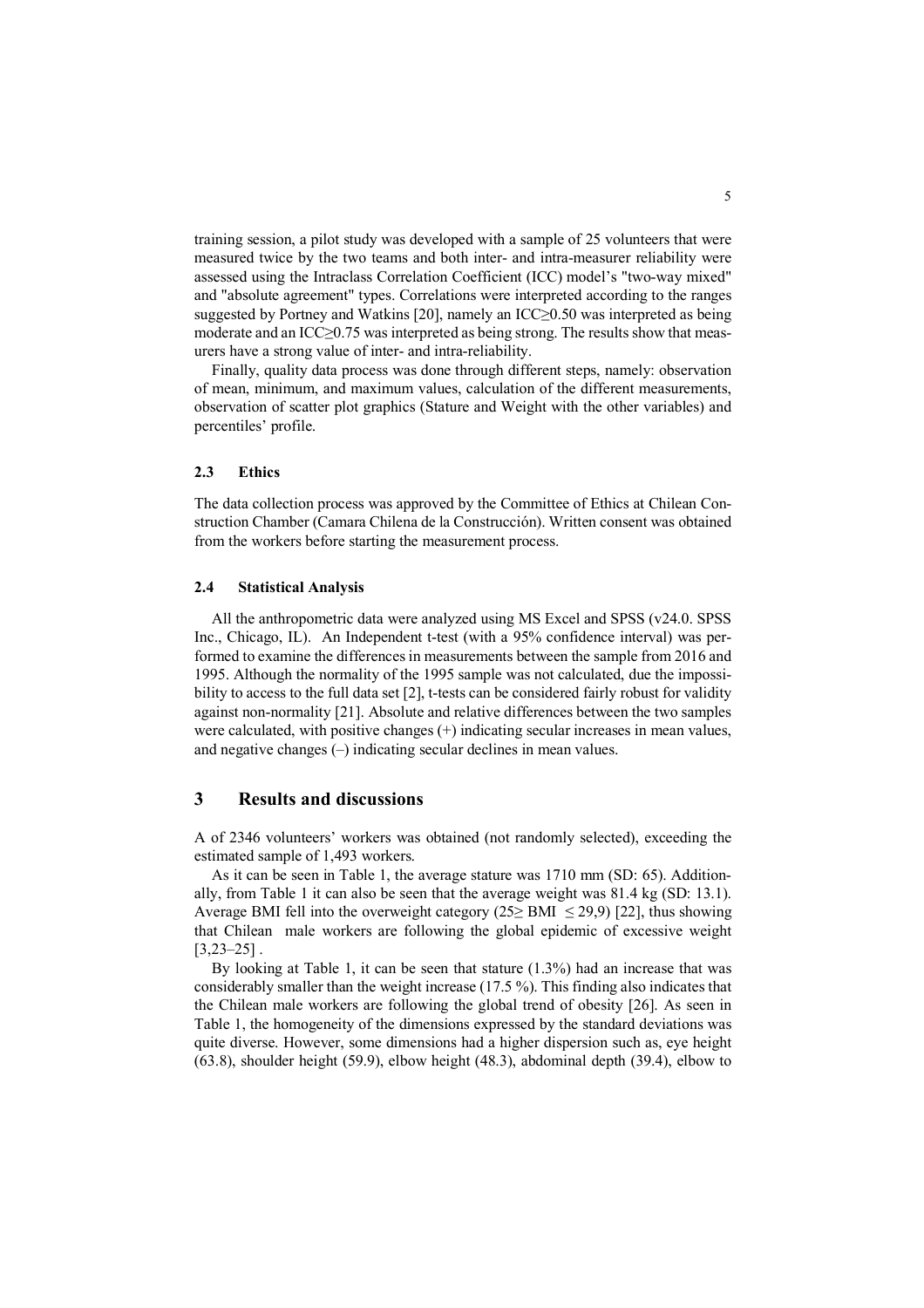elbow breadth (47.8) and waist circumference (95.0). The dispersion of the aforementioned dimensions can have an impact in designs. The positive secular trend of Chilean male workers was expected, since it was common on many other populations [3].

As shown in Table 1, out of the 18 anthropometric dimensions compared, 13 presented a positive secular growth for both genders. The ones that had a higher increase were: thigh clearance (18.1%), weight (17.5%), shoulder breadth (14.7%), popliteal height (8.8%); buttock-popliteal length (7.9%) and hip width (5.4%).

The increase observed in the Chilean male adult working population points out that there is a need to update designs, especially those associated with the seated posture. According to Molenbroek et al. [27], those increments have an impact on chair and sitting design. Shoulder breadth, shoulder height sitting, buttock-popliteal distance, and hip width; are directly used as fitting criteria for backrest width, backrest height, seat depth and seat width. Popliteal height also showed an increase and is commonly used to establish seat height [28]. The mismatch could be greater on products that are used for extended periods of time, such as public transports, since they do not account for secular changes. Office furniture design would also be affected, since the same variables that experienced an increase may affect the chair/desk match. Chilean male workers show an increase of 18,1% on thigh clearance, therefore the under de table space on fixed working stations, desks and production lines can be unproperly fitted. Other designs should also be reviewed, such as industrial workstations and personal protective equipment. The data presented in this study could also be used to purchase and import currently existing products on the market.

Also, from Table 1, comes to attention that three dimensions showed a decrease: elbow breadth (-6%), elbow height sitting (-3.7%) and elbow height standing (-0.3%). Possible explanations could be different productive sectors from which both samples were selected, since the 1995 sample had only three industrial sectors, compared to nine from the current study. Measuring technique and supervision could also be a possible explanation for this variation, since during our measurement project it was observed that subjects modified their posture while being measured, particularly for elbow height (sitting and standing). For example, it was quite often that one of the researchers had to lower the subjects' arm, since the subject shrugged their shoulder when the anthropometer touched the elbow. Additionally, the 1995 study only used two observers that inter-changed functions between them, which could have induced error. The lack of a third observer could have made it more difficult to address any postural deviations of the participants while being measured [29].

Manual measurements were used on the current study. This choice was made to reduce costs but also because it is highly accurate if used properly, meaning that measurers follow extensive practice sessions and training and their intra- and inter-rater error are measured and corrected accordingly [30]. It would have been ideal to also use 3D scanners, but there are none available in Chile. 3D scans, which are a very good complement to assess bio-type, and body/head shapes [31,32]. Findings of the present paper are somewhat limited by the fact that these are based on the analysis of only two regions of Chile (two most populated ones). Despite these limitations, this is the first update to the anthropometric data of Chilean workers.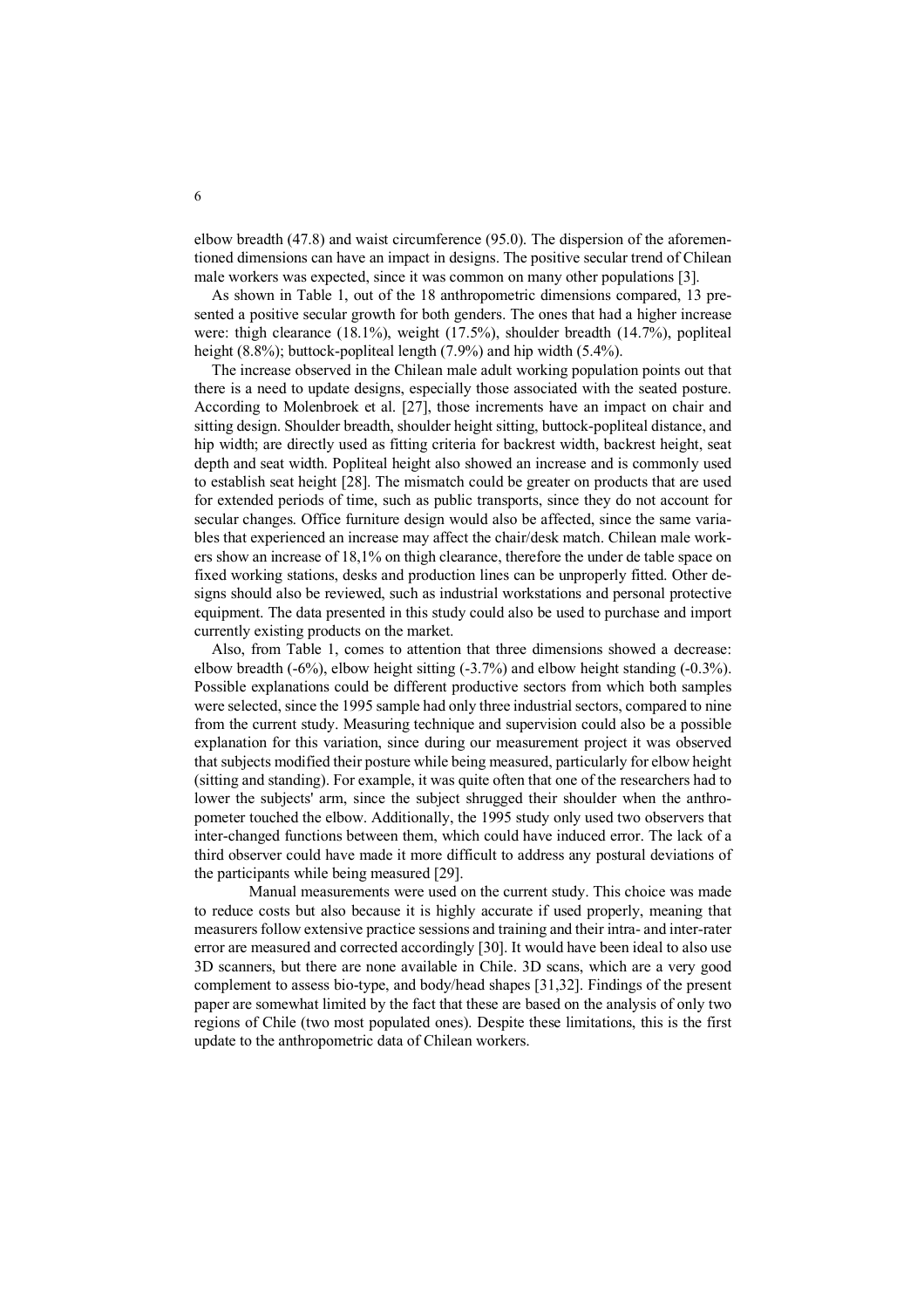| Variables (mm)               | 2016   |                        | 1995                     |                          | <b>Difference</b>        |                |
|------------------------------|--------|------------------------|--------------------------|--------------------------|--------------------------|----------------|
|                              | Mean   | $\overline{\text{SD}}$ | Mean                     | $\overline{\text{SD}}$   | Absolute value           | $\frac{0}{0}$  |
| Weight (Kgs)                 | 81.4   | 13.1                   | 69.3                     | 11.0                     | $12.1**$                 | 17.5           |
| Stature                      | 1710.0 | 65.0                   | 1688.0                   | 67.0                     | $22.0**$                 | 1.3            |
| Body mass index (unit)       | 27.8   | 3.9                    | $\overline{a}$           | $\overline{\phantom{a}}$ | $\overline{a}$           | --             |
| Eye height                   | 1600.7 | 63.8                   | 1584.0                   | 67.0                     | $16.7**$                 | 1.1            |
| Shoulder height              | 1416.2 | 59.9                   | 1392.0                   | 60.0                     | 24.2**                   | 1.7            |
| Elbow height                 | 1041.9 | 48.3                   | 1045.0                   | 49.0                     | $-3.1*$                  | $-0.3$         |
| Knuckle height               | 758.8  | 38.3                   | 742.0                    | 45.0                     | 16.8**                   | 2.3            |
| Sitting height               | 912.3  | 35.0                   | 897.0                    | 35.0                     | $15.3**$                 | 1.7            |
| Eye height sitting           | 803.5  | 33.3                   | 794.0                    | 42.0                     | $9.5**$                  | 1.2            |
| Shoulder height sitting      | 619.0  | 28.5                   | 602.0                    | 38.0                     | $17.0**$                 | 2.8            |
| Subscapular height           | 460.6  | 27.2                   | Ξ.                       | Ξ.                       | $-$                      | $\overline{a}$ |
| Grip reach. forward reach    | 740.9  | 39.0                   | $-$                      | $-$                      | $-$                      | $-$            |
| Elbow grip length            | 340.3  | 18.5                   | $\overline{\phantom{a}}$ | --                       | $-$                      | --             |
| Shoulder-elbow length        | 374.4  | 23.2                   | $\overline{\phantom{a}}$ | --                       | $\overline{\phantom{a}}$ | --             |
| Elbow height sitting         | 244.6  | 24.4                   | 254.0                    | 40.0                     | $-9.4**$                 | $-3.7$         |
| Abdominal depth              | 267.6  | 39.4                   | 256.0                    | 40.0                     | $11.6**$                 | 4.5            |
| Thigh Clearance              | 165.4  | 14.9                   | 140.0                    | 18.0                     | $25.4**$                 | 18.1           |
| Buttock-Popliteal Length     | 496.5  | 24.6                   | 460.0                    | 31.0                     | $36.5**$                 | 7.9            |
| Buttock-knee length          | 590.4  | 27.5                   | 575.0                    | 36.0                     | $15.4**$                 | 2.7            |
| Knee height                  | 522.6  | 25.7                   | $\overline{a}$           | $\overline{\phantom{a}}$ | $-$                      | --             |
| Popliteal height             | 436.2  | 23.2                   | 401.0                    | 28.0                     | 35.2**                   | 8.8            |
| Shoulder (bideltoid) breadth | 475.0  | 30.1                   | 414.0                    | 32.0                     | $61.0**$                 | 14.7           |
| Elbow to elbow breadth       | 487.7  | 47.8                   | 519.0                    | 49.0                     | $-31.3**$                | $-6.0$         |
| Hip breadth                  | 362.5  | 26.1                   | 344.0                    | 29.0                     | 18.5**                   | 5.4            |
| Hand length                  | 181.1  | 9.4                    | $\overline{a}$           | $-$                      | $-$                      | $-$            |
| Hand Breadth (across thumb)  | 100.9  | 5.4                    | --                       | --                       | $-$                      | --             |
| Hand Breadth (metacarpal)    | 85.1   | 4.5                    | $\overline{\phantom{a}}$ | $-$                      | $\overline{\phantom{a}}$ | --             |
| Foot breadth                 | 97.2   | 5.3                    | $\overline{a}$           | $-$                      | $-$                      |                |
| Foot length                  | 254.0  | 11.8                   | $-$                      | $-$                      | $-$                      | --             |
| Head circumference           | 567.0  | 16.0                   | $-$                      | $-$                      | $-$                      |                |
| Neck circumference           | 395.0  | 28.0                   | --                       | --                       | --                       |                |
| Waist circumference          | 925.0  | 95.0                   | $\overline{a}$           | $-$                      | $-$                      | --             |

**Table 1.** Anthropometric data collected in the present study and comparison with the sample from 1995

 $*<0.05$ .  $*<0.01$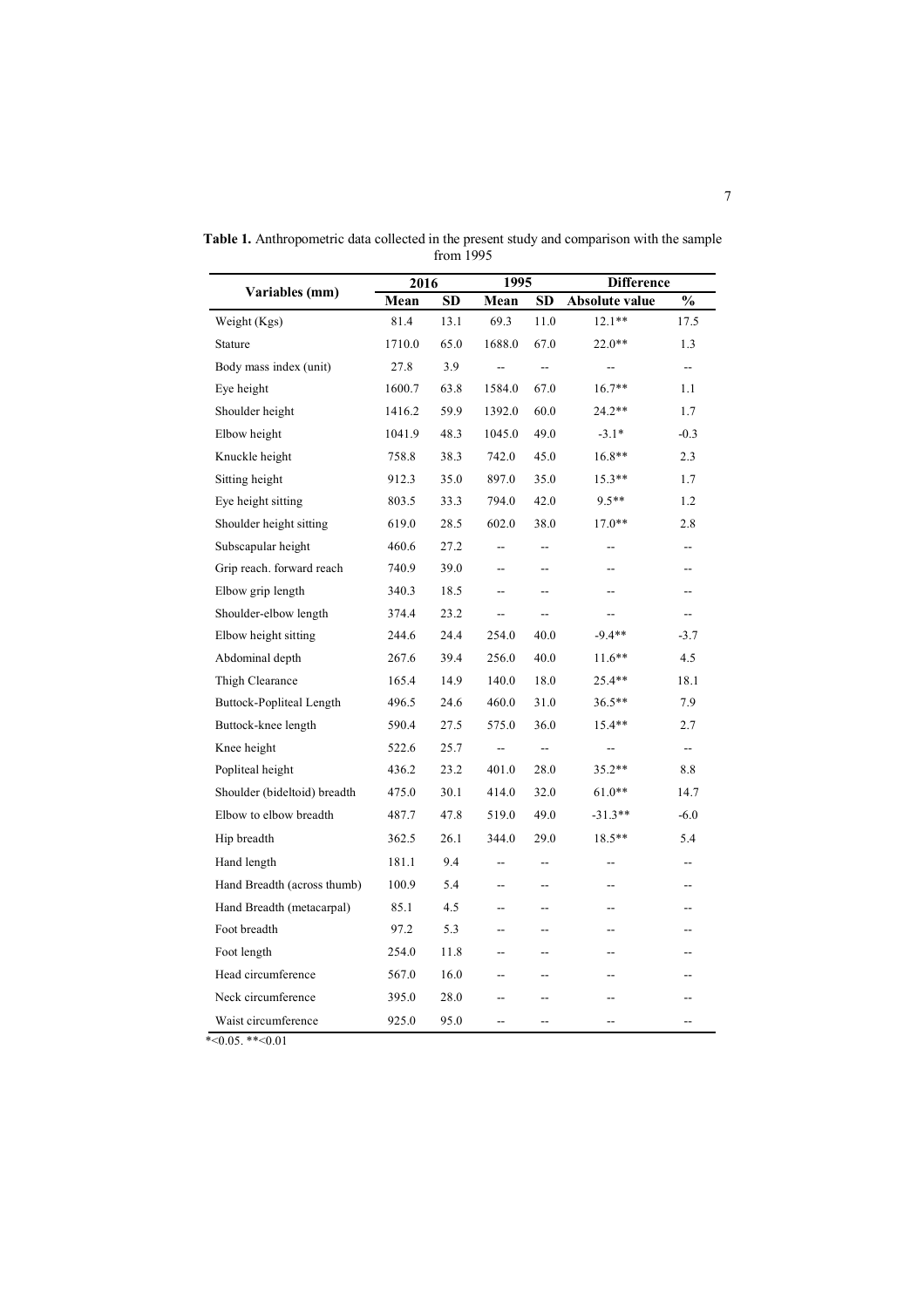### **4 Conclusions**

Anthropometrics is a key input for sustainable and healthy product design. So far, a large amount of studies has been made to improve designs using anthropometrics. Updated data are necessary to make those intentions into a reality. Chileans male workers are now heavier (by 12.1 kg) and taller (by 22.0 mm) than they were in 1995. However, weight increased more (17.5%) than stature (1.3%), which is coherent with the observed global obesity trend. In addition to weight and stature, other anthropometric measures have also increased significantly during the last two decades, such as popliteal height (35.2 mm), hip width (18.5 mm), buttock-popliteal length (40 mm), buttockknee length (15.4 mm), shoulder height standing (24.2 mm), knuckle height (16.8 mm). Those segmental dimensions that experienced a greater increase are highly associated to seated design match.

A wide range of recent studies have emphasized the importance of up to date anthropometrics in order to produce effective and safe designs. Thus, the data presented in this study shows the need to review designs for Chilean workers, especially public transport seating and office furniture. Other designs such as industrial workstations and personal protective equipment or elevators should also be reviewed in order to understand the level of match covered of the Chilean workers. Finally, we hope that designers and the Occupational Health and Safety community can disseminate and use the data of 2016 presented in this paper, in such a way that they can be applied to specific and safer designs for Chilean male workers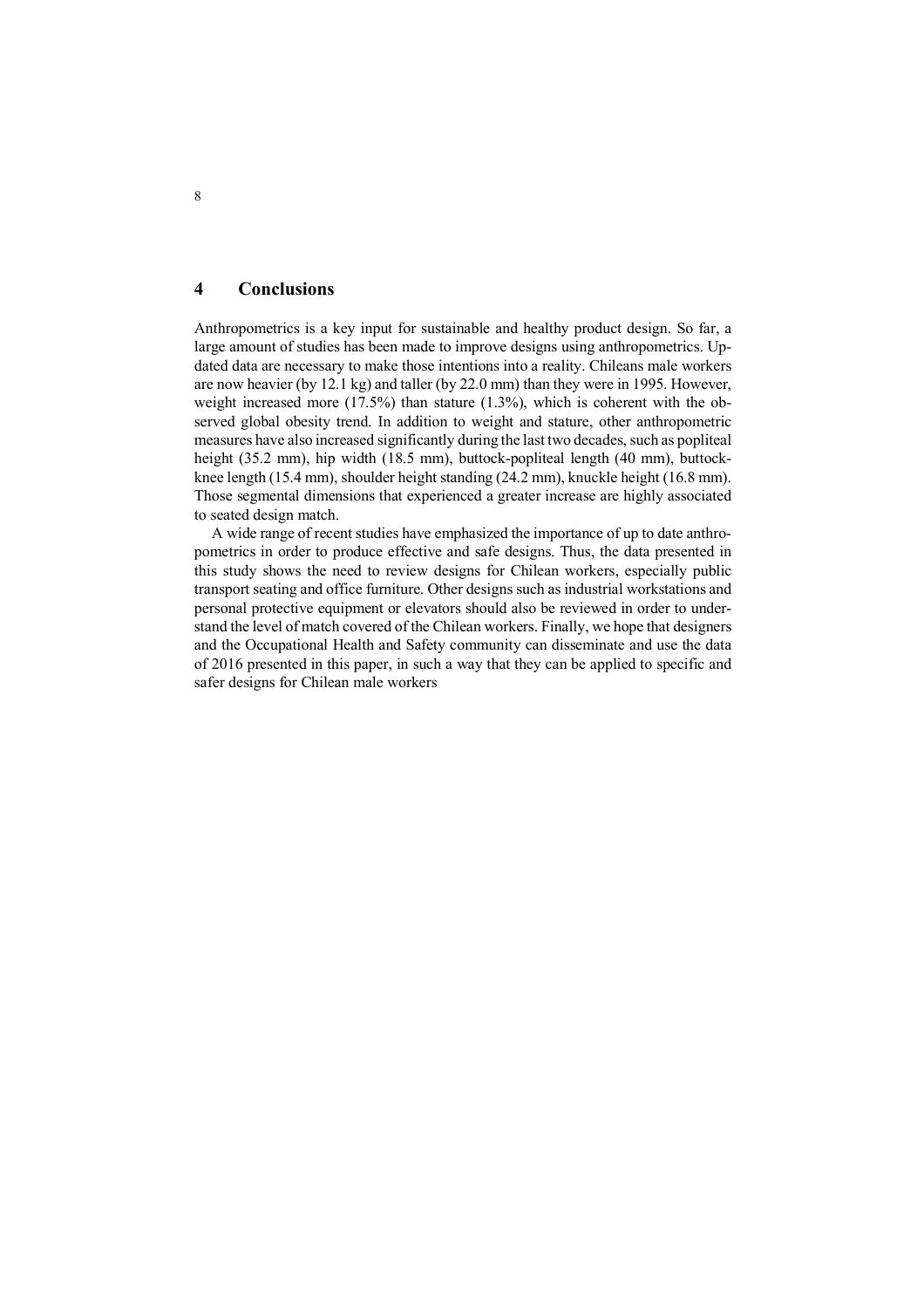### **References**

- 1. Nadadur G, Parkinson MB. The role of anthropometry in designing for sustainability. Ergonomics. 56(3):422–39 (2013).
- 2. Apud, Elías; Gutiérrez M. Diseño ergonómico y características antropométricas de mujeres y hombres adultos chilenos. Prim Jornadas Iberoam Prevención Riesgos Ocup. (1997)
- 3. Cole TJ. The secular trend in human physical growth: a biological view. Econ Hum Biol. 1(2):161–8 (2003).
- 4. Fredriks a M, van Buuren S, Burgmeijer RJ, Meulmeester JF, Beuker RJ, Brugman E, et al. Continuing positive secular growth change in The Netherlands 1955-1997. Pediatr Res. 47(3):316–23 (2000).
- 5. Gutiérrez M, Apud E. Estudio antropométrico y criterios ergonómicos para la evaluación y diseño de mobiliario escolar. Cuad Médico Soc. 33(4):72–80 (1992).
- 6. Arcaleni E. Secular trend and regional differences in the stature of Italians, 1854-1980. Econ Hum Biol. 4(1):24–38 (2006).
- 7. Baynouna LM, Revel AD, Nagelkerke NJD, Jaber TM, Omar AO, Ahmed NM, et al. Secular trend in height in Al Ain-United Arab Emirates. Econ Hum Biol. 7(3):405–6 (2009).
- 8. Bogin B. The Growth of Humanity. New York.: Wiley-Liss; (2001).
- 9. Tomkinson GR, Daniell N, Fulton A, Furnell A. Time changes in the body dimensions of male Australian Army personnel between 1977 and 2012. Appl Ergon. 58:18–24 (2017).
- 10. Schönbeck Y, Talma H, van Dommelen P, Bakker B, Buitendijk SE, HiraSing R a, et al. The world's tallest nation has stopped growing taller: the height of Dutch children from 1955 to 2009. Pediatr Res. 73(3):371–7 (2013).
- 11. Tanner J. Growth as a measure of the nutritional and hygienic status of a population. Horm Res. 38:106–115 (1992).
- 12. Hauspie, R., Vercauteren, M., Susanne C. Secular changes in growth. Horm Res. 45:8– 17 (1996).
- 13. Ahacic, K., Kåreholt I. Prevalence of musculoskeletal pain in the general Swedish population from 1968 to 2002: age, period, and cohort patterns. Pain. 2010;151:206–14.
- 14. Hagen, K., Linde, M., Heuch, I., Stovner, L.J., Zwart JA. Increasing prevalence of chronic musculoskeletal complaints. A large 11-Year follow-up in the general population. Pain Med. 12:1657–1666 (2011).
- 15. Dianat, I., Kord, M., Yahyazade, P., Karimi, M.A. Stedmon AW. Association of individual and work-related risk factors with musculoskeletal symptoms among Iranian sewing sewing machine operators. Appl Ergon. 51:180–8 (2015).
- 16. Spyropoulos P, Papathanasiou G, Georgoudis G, Chronopoulos E, Koutis H, Koumoutsou F. Prevalence of low back pain in Greek public office workers. Pain Physician. 10:651 (2007).
- 17. Kushwaha D., Kane P. Ergonomic assessment and workstation design of shipping crane cabin in steel industry. Int J Ind Ergon. 52:29–39 (2016).
- 18. Drury C. The future of ergonomics/the future of work: 45 years after Bartlett (1962). Ergonomics. 51(1):14–20 (2008).